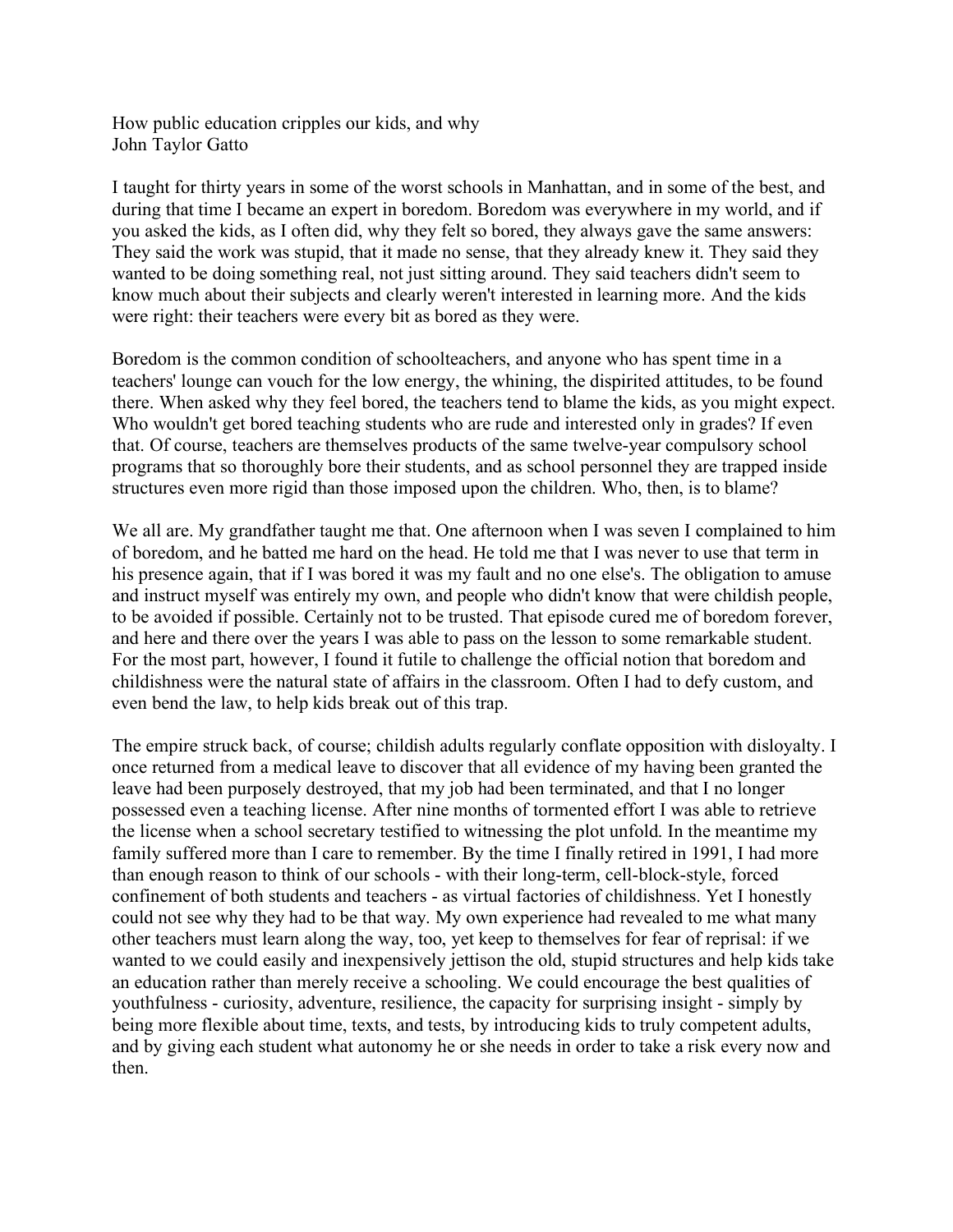But we don't do that. And the more I asked why not, and persisted in thinking about the "problem" of schooling as an engineer might, the more I missed the point: What if there is no "problem" with our schools? What if they are the way they are, so expensively flying in the face of common sense and long experience in how children learn things, not because they are doing something wrong but because they are doing something right? Is it possible that George W. Bush accidentally spoke the truth when he said we would "leave no child behind"? Could it be that our schools are designed to make sure not one of them ever really grows up?

Do we really need school? I don't mean education, just forced schooling: six classes a day, five days a week, nine months a year, for twelve years. Is this deadly routine really necessary? And if so, for what? Don't hide behind reading, writing, and arithmetic as a rationale, because 2 million happy homeschoolers have surely put that banal justification to rest. Even if they hadn't, a considerable number of well-known Americans never went through the twelve-year wringer our kids currently go through, and they turned out all right. George Washington, Benjamin Franklin, Thomas Jefferson, Abraham Lincoln? Someone taught them, to be sure, but they were not products of a school system, and not one of them was ever "graduated" from a secondary school. Throughout most of American history, kids generally didn't go to high school, yet the unschooled rose to be admirals, like Farragut; inventors, like Edison; captains of industry, like Carnegie and Rockefeller; writers, like Melville and Twain and Conrad; and even scholars, like Margaret Mead. In fact, until pretty recently people who reached the age of thirteen weren't looked upon as children at all. Ariel Durant, who co-wrote an enormous, and very good, multivolume history of the world with her husband, Will, was happily married at fifteen, and who could reasonably claim that Ariel Durant was an uneducated person? Unschooled, perhaps, but not uneducated.

We have been taught (that is, schooled) in this country to think of "success" as synonymous with, or at least dependent upon, "schooling," but historically that isn't true in either an intellectual or a financial sense. And plenty of people throughout the world today find a way to educate themselves without resorting to a system of compulsory secondary schools that all too often resemble prisons. Why, then, do Americans confuse education with just such a system? What exactly is the purpose of our public schools?

Mass schooling of a compulsory nature really got its teeth into the United States between 1905 and 1915, though it was conceived of much earlier and pushed for throughout most of the nineteenth century. The reason given for this enormous upheaval of family life and cultural traditions was, roughly speaking, threefold:

- 1) To make good people.
- 2) To make good citizens.
- 3) To make each person his or her personal best.

These goals are still trotted out today on a regular basis, and most of us accept them in one form or another as a decent definition of public education's mission, however short schools actually fall in achieving them. But we are dead wrong. Compounding our error is the fact that the national literature holds numerous and surprisingly consistent statements of compulsory schooling's true purpose. We have, for example, the great H. L. Mencken, who wrote in The American Mercury for April 1924 that the aim of public education is not to fill the young of the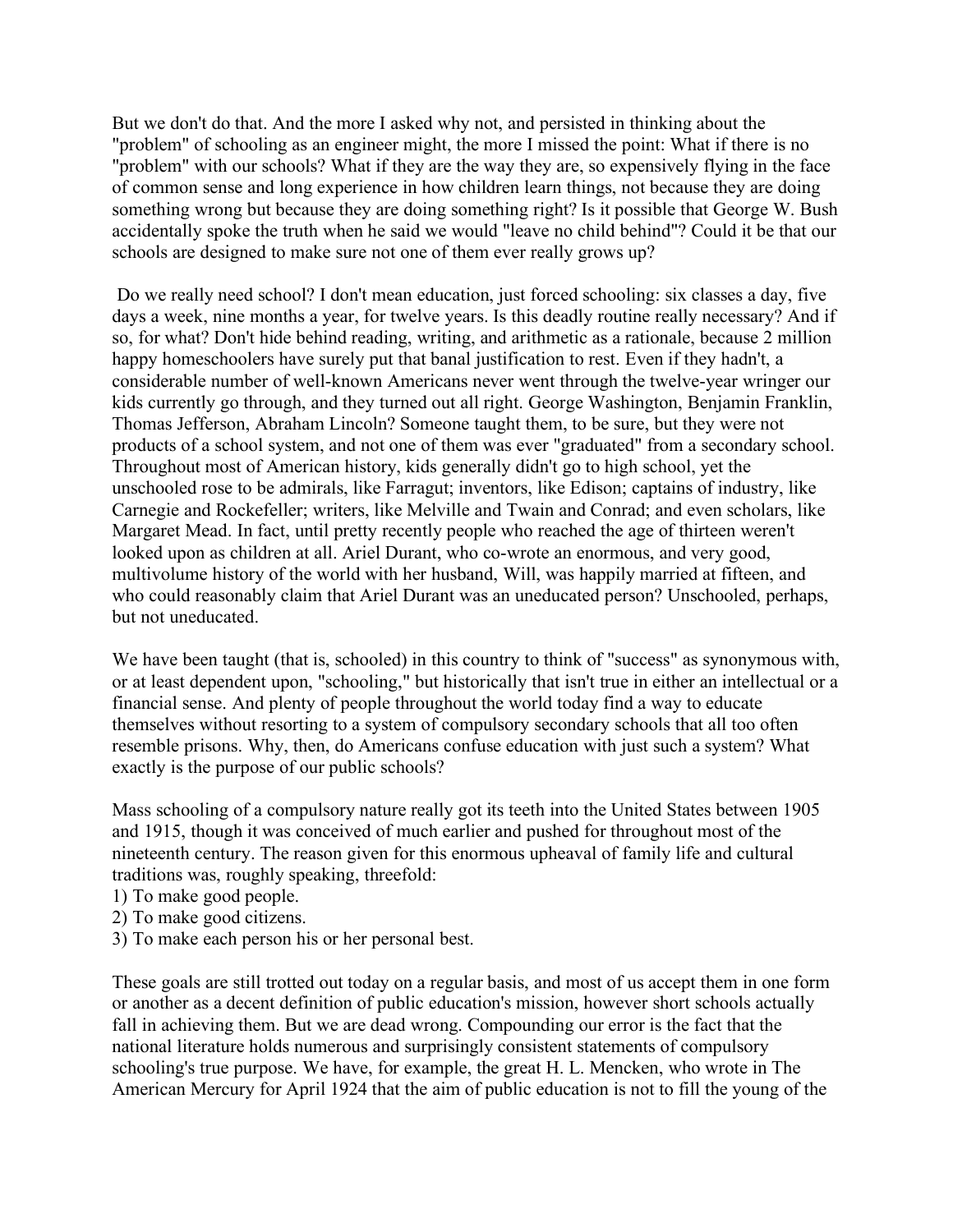species with knowledge and awaken their intelligence. . . . Nothing could be further from the truth. The aim is simply to reduce as many individuals as possible to the same safe level, to breed and train a standardized citizenry, to put down dissent and originality. That is its aim in the United States . . . and that is its aim everywhere else.

Because of Mencken's reputation as a satirist, we might be tempted to dismiss this passage as a bit of hyperbolic sarcasm. His article, however, goes on to trace the template for our own educational system back to the now vanished, though never to be forgotten, military state of Prussia. And although he was certainly aware of the irony that we had recently been at war with Germany, the heir to Prussian thought and culture, Mencken was being perfectly serious here. Our educational system really is Prussian in origin, and that really is cause for concern.

The odd fact of a Prussian provenance for our schools pops up again and again once you know to look for it. William James alluded to it many times at the turn of the century. Orestes Brownson, the hero of Christopher Lasch's 1991 book, The True and Only Heaven, was publicly denouncing the Prussianization of American schools back in the 1840s. Horace Mann's "Seventh Annual Report" to the Massachusetts State Board of Education in 1843 is essentially a paean to the land of Frederick the Great and a call for its schooling to be brought here. That Prussian culture loomed large in America is hardly surprising, given our early association with that utopian state. A Prussian served as Washington's aide during the Revolutionary War, and so many Germanspeaking people had settled here by 1795 that Congress considered publishing a Germanlanguage edition of the federal laws. But what shocks is that we should so eagerly have adopted one of the very worst aspects of Prussian culture: an educational system deliberately designed to produce mediocre intellects, to hamstring the inner life, to deny students appreciable leadership skills, and to ensure docile and incomplete citizens - all in order to render the populace "manageable."

It was from James Bryant Conant - president of Harvard for twenty years, WWI poison-gas specialist, WWII executive on the atomic-bomb project, high commissioner of the American zone in Germany after WWII, and truly one of the most influential figures of the twentieth century - that I first got wind of the real purposes of American schooling. Without Conant, we would probably not have the same style and degree of standardized testing that we enjoy today, nor would we be blessed with gargantuan high schools that warehouse 2,000 to 4,000 students at a time, like the famous Columbine High in Littleton, Colorado. Shortly after I retired from teaching I picked up Conant's 1959 book-length essay, The Child the Parent and the State, and was more than a little intrigued to see him mention in passing that the modern schools we attend were the result of a "revolution" engineered between 1905 and 1930. A revolution? He declines to elaborate, but he does direct the curious and the uninformed to Alexander Inglis's 1918 book, Principles of Secondary Education, in which "one saw this revolution through the eyes of a revolutionary."

Inglis, for whom a lecture in education at Harvard is named, makes it perfectly clear that compulsory schooling on this continent was intended to be just what it had been for Prussia in the 1820s: a fifth column into the burgeoning democratic movement that threatened to give the peasants and the proletarians a voice at the bargaining table. Modern, industrialized, compulsory schooling was to make a sort of surgical incision into the prospective unity of these underclasses.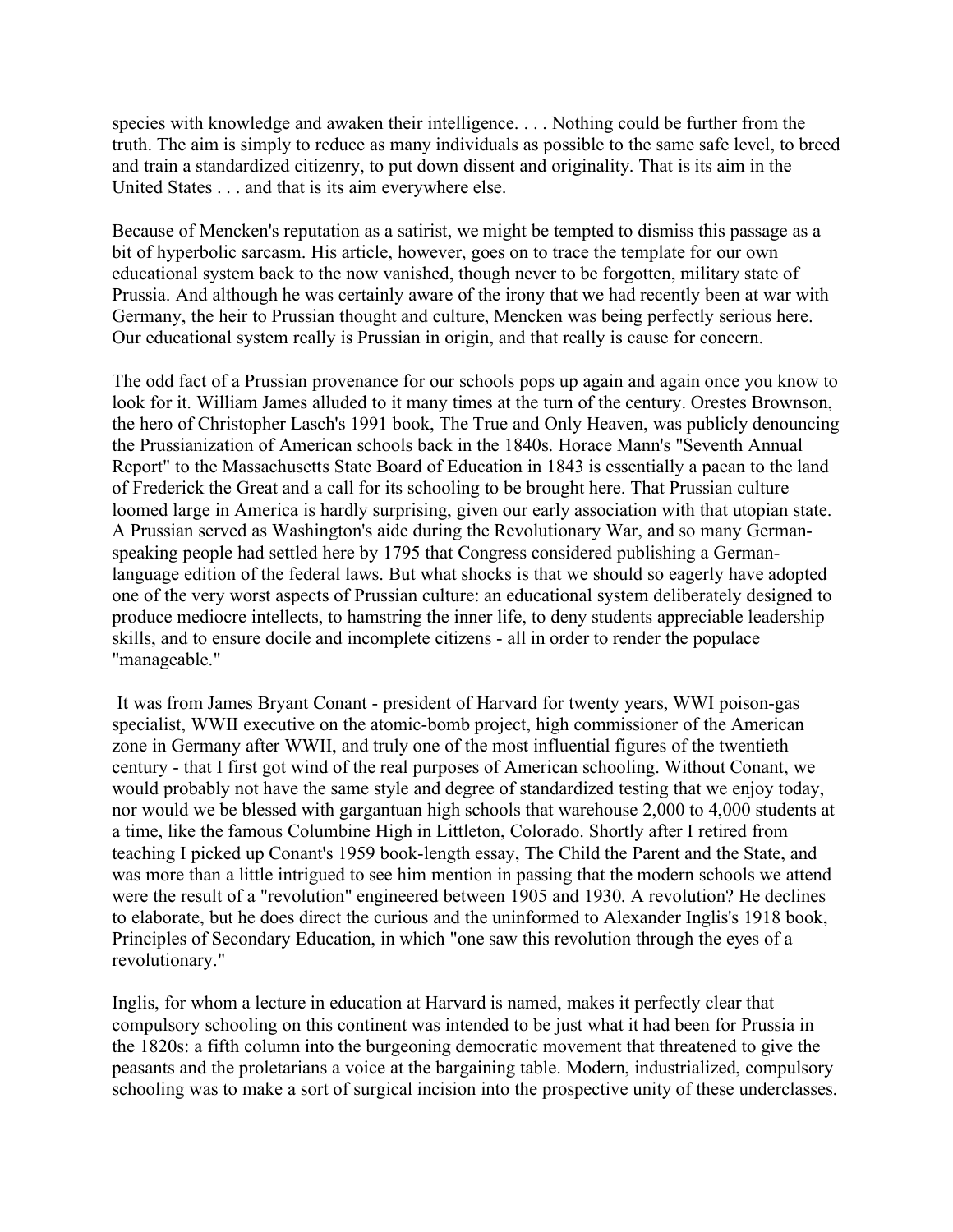Divide children by subject, by age-grading, by constant rankings on tests, and by many other more subtle means, and it was unlikely that the ignorant mass of mankind, separated in childhood, would ever reintegrate into a dangerous whole.

Inglis breaks down the purpose - the actual purpose - of modem schooling into six basic functions, any one of which is enough to curl the hair of those innocent enough to believe the three traditional goals listed earlier:

1) The adjustive or adaptive function. Schools are to establish fixed habits of reaction to authority. This, of course, precludes critical judgment completely. It also pretty much destroys the idea that useful or interesting material should be taught, because you can't test for reflexive obedience until you know whether you can make kids learn, and do, foolish and boring things.

2) The integrating function. This might well be called "the conformity function," because its intention is to make children as alike as possible. People who conform are predictable, and this is of great use to those who wish to harness and manipulate a large labor force.

3) The diagnostic and directive function. School is meant to determine each student's proper social role. This is done by logging evidence mathematically and anecdotally on cumulative records. As in "your permanent record." Yes, you do have one.

4) The differentiating function. Once their social role has been "diagnosed," children are to be sorted by role and trained only so far as their destination in the social machine merits - and not one step further. So much for making kids their personal best.

5) The selective function. This refers not to human choice at all but to Darwin's theory of natural selection as applied to what he called "the favored races." In short, the idea is to help things along by consciously attempting to improve the breeding stock. Schools are meant to tag the unfit - with poor grades, remedial placement, and other punishments - clearly enough that their peers will accept them as inferior and effectively bar them from the reproductive sweepstakes. That's what all those little humiliations from first grade onward were intended to do: wash the dirt down the drain.

6) The propaedeutic function. The societal system implied by these rules will require an elite group of caretakers. To that end, a small fraction of the kids will quietly be taught how to manage this continuing project, how to watch over and control a population deliberately dumbed down and declawed in order that government might proceed unchallenged and corporations might never want for obedient labor.

That, unfortunately, is the purpose of mandatory public education in this country. And lest you take Inglis for an isolated crank with a rather too cynical take on the educational enterprise, you should know that he was hardly alone in championing these ideas. Conant himself, building on the ideas of Horace Mann and others, campaigned tirelessly for an American school system designed along the same lines. Men like George Peabody, who funded the cause of mandatory schooling throughout the South, surely understood that the Prussian system was useful in creating not only a harmless electorate and a servile labor force but also a virtual herd of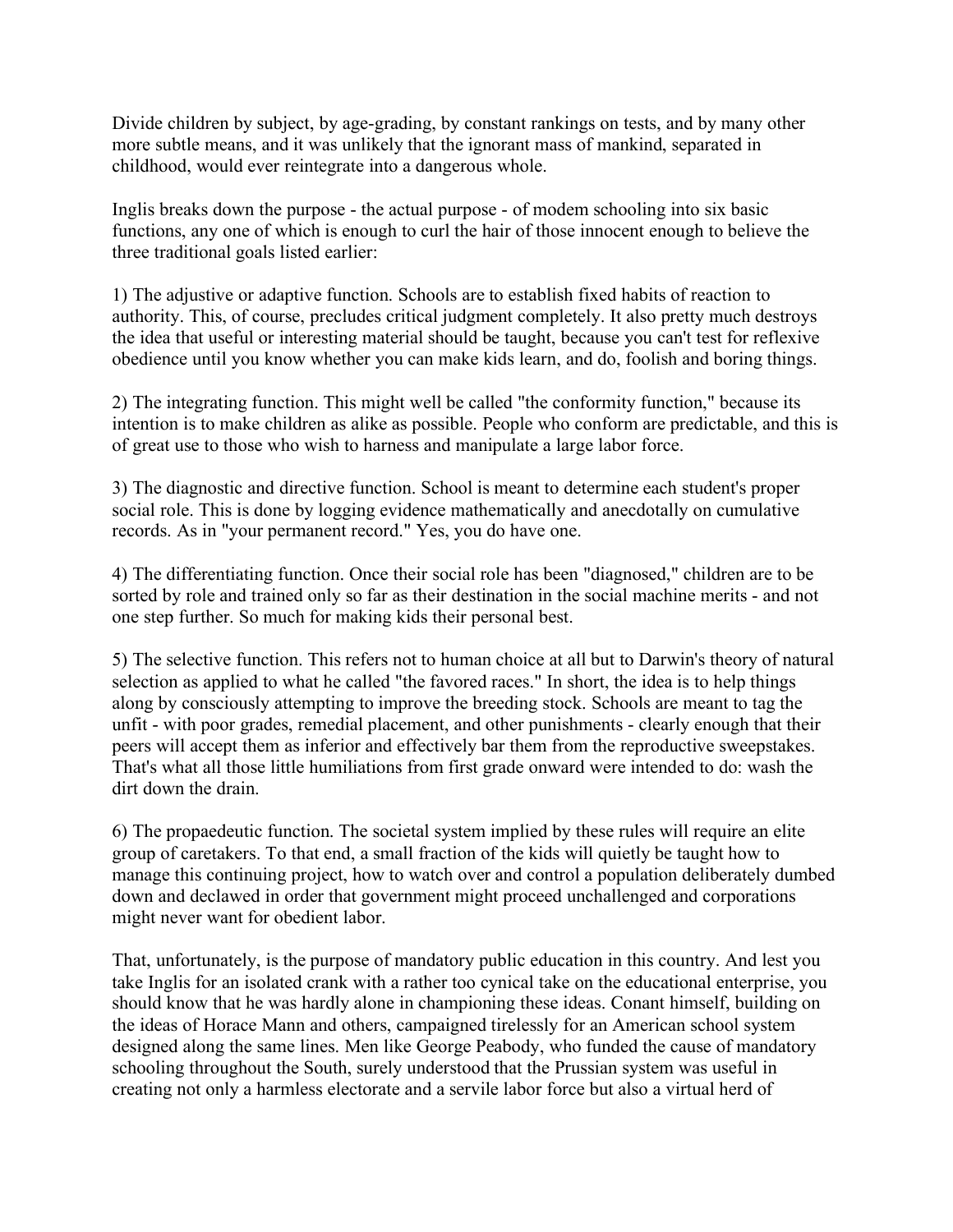mindless consumers. In time a great number of industrial titans came to recognize the enormous profits to be had by cultivating and tending just such a herd via public education, among them Andrew Carnegie and John D. Rockefeller.

There you have it. Now you know. We don't need Karl Marx's conception of a grand warfare between the classes to see that it is in the interest of complex management, economic or political, to dumb people down, to demoralize them, to divide them from one another, and to discard them if they don't conform. Class may frame the proposition, as when Woodrow Wilson, then president of Princeton University, said the following to the New York City School Teachers Association in 1909: "We want one class of persons to have a liberal education, and we want another class of persons, a very much larger class, of necessity, in every society, to forgo the privileges of a liberal education and fit themselves to perform specific difficult manual tasks." But the motives behind the disgusting decisions that bring about these ends need not be classbased at all. They can stem purely from fear, or from the by now familiar belief that "efficiency" is the paramount virtue, rather than love, liberty, laughter, or hope. Above all, they can stem from simple greed.

There were vast fortunes to be made, after all, in an economy based on mass production and organized to favor the large corporation rather than the small business or the family farm. But mass production required mass consumption, and at the turn of the twentieth century most Americans considered it both unnatural and unwise to buy things they didn't actually need. Mandatory schooling was a godsend on that count. School didn't have to train kids in any direct sense to think they should consume nonstop, because it did something even better: it encouraged them not to think at all. And that left them sitting ducks for another great invention of the modem era - marketing.

Now, you needn't have studied marketing to know that there are two groups of people who can always be convinced to consume more than they need to: addicts and children. School has done a pretty good job of turning our children into addicts, but it has done a spectacular job of turning our children into children. Again, this is no accident. Theorists from Plato to Rousseau to our own Dr. Inglis knew that if children could be cloistered with other children, stripped of responsibility and independence, encouraged to develop only the trivializing emotions of greed, envy, jealousy, and fear, they would grow older but never truly grow up. In the 1934 edition of his once well-known book Public Education in the United States, Ellwood P. Cubberley detailed and praised the way the strategy of successive school enlargements had extended childhood by two to six years, and forced schooling was at that point still quite new. This same Cubberley who was dean of Stanford's School of Education, a textbook editor at Houghton Mifflin, and Conant's friend and correspondent at Harvard - had written the following in the 1922 edition of his book Public School Administration: "Our schools are . . . factories in which the raw products (children) are to be shaped and fashioned.. . . And it is the business of the school to build its pupils according to the specifications laid down."

It's perfectly obvious from our society today what those specifications were. Maturity has by now been banished from nearly every aspect of our lives. Easy divorce laws have removed the need to work at relationships; easy credit has removed the need for fiscal self-control; easy entertainment has removed the need to learn to entertain oneself; easy answers have removed the